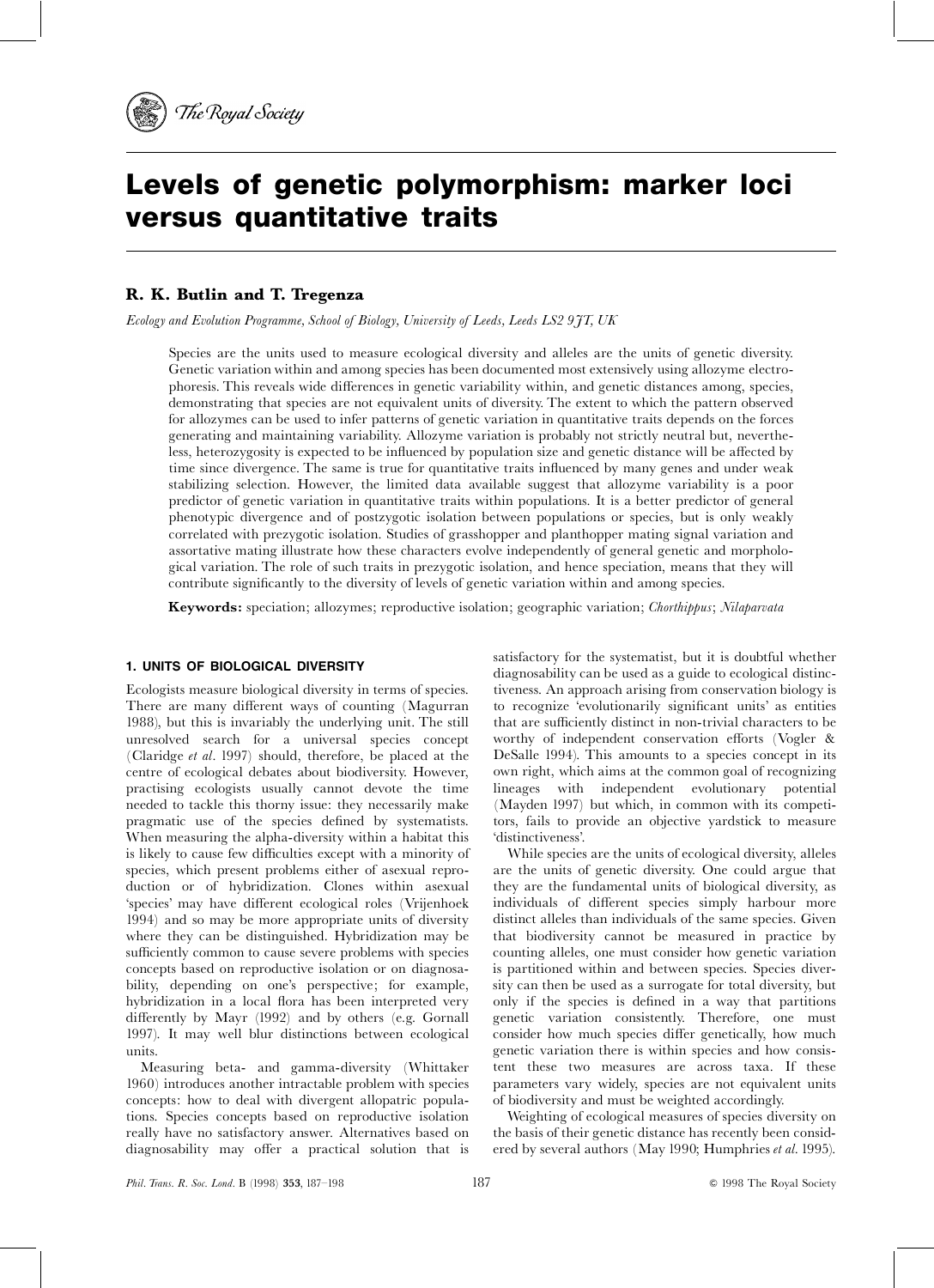This, too, has been mainly in the context of conservation, with the aim being to maximize the character diversity that is maintained in a limited area or with limited resources. In general, the result of weighting is to give more emphasis to more distinct taxa. Comparable weighting for the diversity within species has also been considered in the conservation context. Part of the motivation for defining 'evolutionarily significant units' is the recognition that some species, as currently delineated, contain several genetically distinct populations, whereas others do not. At the level of genetic variation within populations, two distinct positions can be taken: either that genetically homogeneous populations are the most endangered and require the greatest intervention, or that genetically variable populations have the greatest biodiversity value, and the greatest evolutionary potential, and so should be most valued. Either way, reliable measures of genetic diversity within populations are needed. Marker loci are widely used for this purpose, but it is uncertain how well they reflect the genetic variability of quantitative traits.

In this paper, we first consider the patterns of genetic divergence between species and genetic variation within species, as revealed by allozyme electrophoresis. We then ask how well these measures reflect divergence or variability of quantitative traits. This leads to a particular consideration of divergence in traits that contribute to prezygotic reproductive isolation because of the importance of these traits in the origin, and thus the nature, of species, and because they appear to show even less dependence on general genetic divergence than other trait groups.

#### 2. ALLOZYME DATABASES

By far the largest coherent body of data on genetic variation within and between species is provided by allozymes. DNA sequence-based methods may soon take over this position but have not done so yet, partly because of the variety of approaches possible. Ultimately, direct sequencing must provide the most powerful description of genetic variation because it can eliminate the inferential steps needed with indirect methods like allozymes or even restriction fragment length polymorphisms (RFLPs) and can, potentially, avoid bias in the representation of different types of loci (although biases are certainly present in the currently available data). Sequences of coding regions have the added advantage of internal comparisons between silent-site—presumably largely neutral—variation and non-silent variation, which is, at least potentially, under selection. Although allozyme data will remain the largest comparative resource for some time, comparisons with DNA sequence data can already help in their interpretation.

Not only is a large amount of allozyme data available in the literature, but much of it has been accumulated in databases. For example, Thorpe (1982) gathered data on Nei's genetic identity from 106 studies (typically involving several species each), while Nevo and co-workers (Nevo et al. 1984) and Ward, Skibinski and Woodwark (Ward et al. 1992; Skibinski et al. 1993) assembled heterozygosity estimates for 1111 species and 3728 populations of more than 1500 species, respectively. The latter database includes genetic distance information as well as heterozygosities, and data are recorded locus by locus. This allows comparisons to be made across proteins as well as across populations, and allows taxonomic comparisons to be corrected for variation in the sample of proteins studied.

The patterns revealed by these large surveys are striking. First, and reassuringly, genetic identity (a measure of the sharing of alleles and similarity of allele frequencies) is strongly related to the taxonomic hierarchy (Thorpe 1982) (figure 1). Nei genetic identities among populations within species are nearly always greater than  $I=0.8$ , and 80% of values are greater than  $I=0.95$ ; identities between congeneric species typically range from  $I=0.35$  to 0.85. While identity values between species in different genera and between congeneric species overlap broadly, there is remarkably little overlap between identities within and among species. This is true despite the fact that Thorpe's survey included taxa ranging from seaweeds to mammals (with an admitted concentration on North American vertebrates). Only one major group, the birds, was omitted from the figure because 'their speciation processes seem to differ fundamentally from those of most other organisms' (Thorpe 1982, p. 150). Identities among bird species tended to fall in the range of within-species comparisons from other taxa.

If allozyme differences accumulate in a clock-like fashion, then Thorpe's data imply, for many taxa, that speciation typically occurs after a consistent time interval, most probably because it is associated with a general accumulation of genetic differences. Given that, in practice, most species are defined on the basis of morphological distinctiveness, this may simply mean that morphological differences accumulate in a roughly clock-like manner along with allozyme differences. In birds, for whatever reason, morphological divergence is accelerated. This is not a very satisfying hypothesis because it does not explain the distinct gap in the distribution of identity values around  $I=0.8$  (figure 1). The worry is that this gap results fromThorpe's deliberate omission of `studies where there is taxonomic doubt (on grounds other than electrophoresis)' (Thorpe 1982, p. 150).

A protein-by-protein analysis (Skibinski et al. 1993) also shows a marked contrast between intra- and interspecific genetic identities. Across seven proteins that are represented in a large majority of allozyme surveys, intraspecific identities all average more than  $I=0.96$  in vertebrates and  $I=0.91$  in invertebrates, and mean identities between species are all below  $I=0.85$  for vertebrates and  $I=0.72$  for invertebrates.

Average expected heterozygosity (H, a measure of allelic diversity within a population or species) varies across species from zero to about  $H=0.3$  in vertebrates or  $H=0.6$  in invertebrates (Ward *et al.* 1992). There is some variation in typical levels of variation across taxonomic groups from  $H=0.06$  in birds to  $H=0.16$  in molluscs, but the variation is, in Gillespie's opinion `not large enough to dispel the impression that there is a remarkable uniformity across taxa' (Gillespie 1991, p. 45). Much effort has gone into explaining allozyme heterozygosity, too much to be reviewed here. Gillespie argues (p. 51) that more progress can be made by explaining why some proteins are consistently more polymorphic than others, than by trying to predict average heterozygosities. The same is true across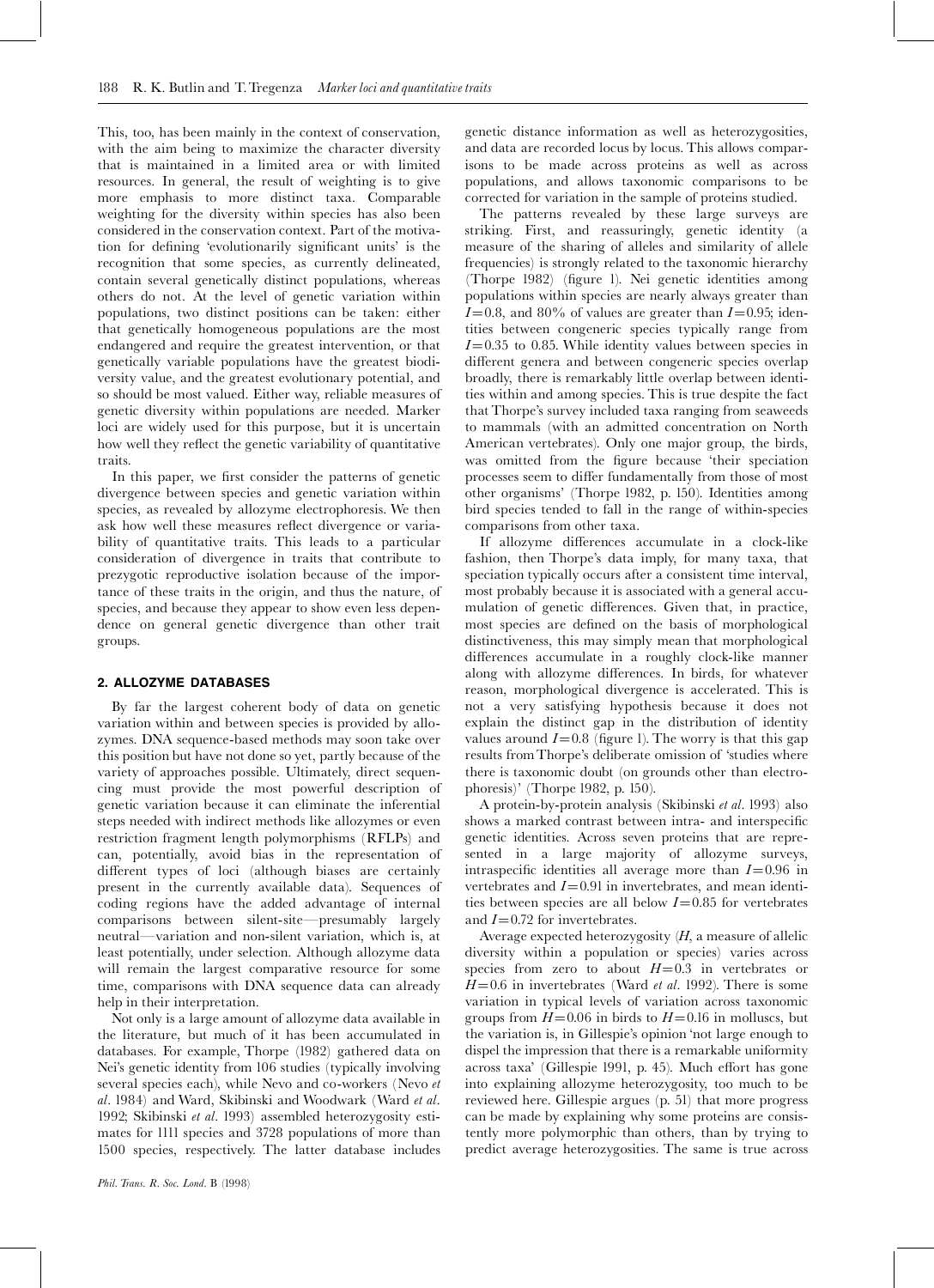

Figure 1. Distributions of Nei's genetic identity  $(I)$  values between species in different genera, between congeneric species, and between populations within species. Redrawn from data in Thorpe (1982).

species. Provided that the heterozygosity measures are comparable (and they can be made so; Ward et al. 1992), it is probably more important to understand why some species are more heterozygous than others than it is to explain why the overall average heterozygosity is about 0.14 across all invertebrates sampled. Variation in effective population size is expected to be important but is apparently not the whole answer (see below).

A related question, but one that has been considered less, is the extent to which variation among species or populations in allozyme heterozygosity provides an index of variation in the morphological, behavioural or life history characters that are generally of more interest to the ecologist or conservation biologist. There is often an assumption that the two are positively correlated, based on the expectation that both are influenced by effective population size, but the data available to support this assumption are few (Mallet 1996). Lande (1988) predicts that the effects of population size will be rather different between neutral markers and quantitative traits, mainly because the higher mutational input to characters influenced by many loci enables them to maintain significant genetic variability at low population sizes and recover variability rapidly after population bottlenecks.

#### 3. HETEROZYGOSITY AND QUANTITATIVE GENETIC VARIATION

There is a significant positive relationship between population size and allozyme heterozygosity within several plant species with endangered populations (ranging in size from  $1-10^5$  individuals) (Young et al. 1996). This presumably results from loss of variation during contraction of the smaller populations. The question is whether there is a comparable reduction in quantitative variation in such populations, and, if so, whether this impairs their ability to adapt to changing environmental conditions (Storfer 1996). This is not only a pressing conservation question but also a general question related to divergence between species and the process of speciation. The extent to which allozyme heterozygosity can be used as a guide to the genetic

variability of quantitative traits depends on the way each of these varies with population characteristics, primarily effective population size.

For allozymes, the impact of population size depends on the vexed question of neutral versus selective explanations for heterozygosity. Essentially, there are three classes of model: (i) strictly neutral drift; (ii) slow removal of mildly deleterious alleles; and (iii) maintenance by balancing selection. Under each of these models heterozygosity is expected to be strongly related to effective population size, but the predicted levels of heterozygosity may be quite different (Nei & Graur 1984). The data gathered by Nei & Graur on heterozygosity and population size for 72 species do show a highly significant positive correlation between them, although the range of heterozygosity values is much less than is predicted from the range in population sizes. Gillespie (1991) points out that the correlation is mainly due to Drosophila species at the high end (when most other data are from mammals) and carnivores at the low end. Within higher taxa, the major effect is probably the low heterozygosity in a few species that have been through very tight bottlenecks (such as the northern elephant seal; Hoelzel et al. 1993), with only a weak relationship otherwise.

Nei & Graur (1984) considered that the neutral model provided the best fit to the data in their survey. Skibinski et al. (1993) also concluded that the majority of allozyme variation could be explained under the neutral model. Their earlier analysis (Ward et al. 1992) showed substantial systematic variation in heterozygosity across proteins. For example, heterozygosity declines with increase in the number of subunits in a protein and increases with subunit molecular weight. The mean heterozygosity for a protein in vertebrates is strongly correlated with its mean heterozygosity in invertebrates. These patterns suggest selective constraints. However, they observed (Skibinski et al. 1993) the positive relationship between heterozygosity and genetic distance, within and between either populations or species, expected under the neutral theory, indicating that the variation among proteins is mostly due to variation in the neutral mutation rate.

On the other hand, various strands of evidence against the strictly neutral hypothesis have been gathered by Gillespie (1991). Until recently, only two general types of evidence were available: pattern tests and single locus tests. Pattern tests, such as those employed by Nei & Graur (1984) or Skibinski et al. (1993), suffer from overlap between the predictions of the three classes of model. Single locus tests have shown convincingly that some allozyme loci are under selection. For example, Watt (1994; Watt et al. 1996) has provided extensive evidence for differences in molecular function among phosphoglucose isomerase allozymes in *Colias* butterflies, and has related these to organismal performance and fitness. But single locus studies cannot be extended to allozymes in general and a few selectively maintained polymorphisms are consistent with the neutral model as a general explanation. Indeed, Watt himself has argued (1995) that a general 'selectionist-neutralist' debate is fruitless: some variants are selected, others are neutral.

DNA sequence data now provide an additional approach to the issue on the basis that silent-site polymorphism is likely to be strictly neutral and, therefore,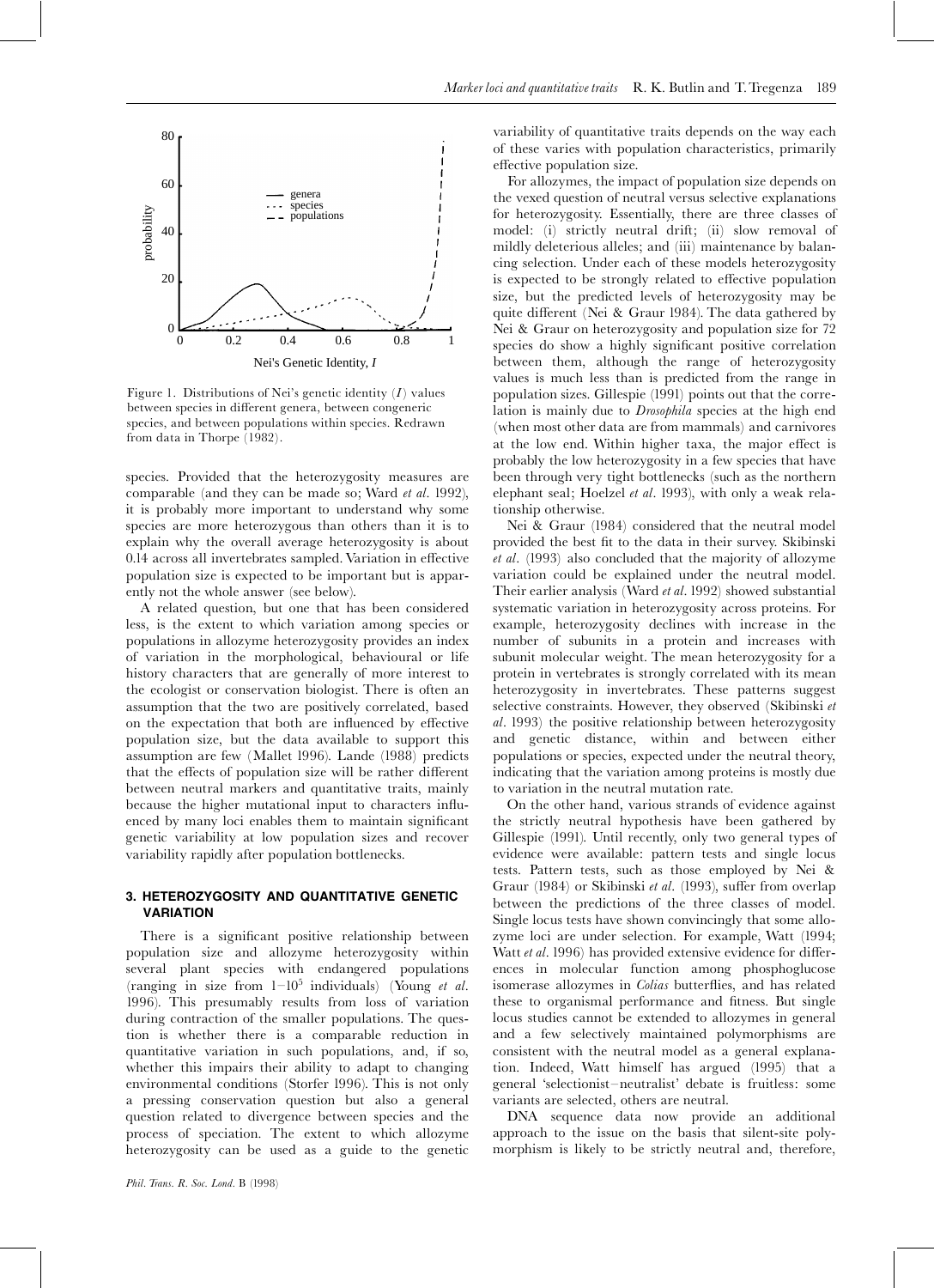can be used as a baseline for comparison (Kreitman & Akashi 1995). Silent-site variation is greatest in the region of the Drosophila Adh gene close to the codon responsible for the ubiquitous electrophoretic polymorphism for `fast' and `slow' alleles, supporting the interpretation of balancing selection on this locus (Hudson et al. 1987). More generally, if allozyme and silent-site polymorphisms are both determined by drift, they will be influenced by population size in the same way. However, there are significant departures from this pattern (Kreitman & Akashi 1995). Allozyme heterozygosity in Drosophila melanogaster is similar to, or greater than, heterozygosity in *D. simulans*, but *simulans* has much more silent-site variation than does melanogaster (Aquadro 1991), and D. melanogaster has similar allozyme variability to man but much greater silent-site variation (Li & Sadler 1991). If the silent-site variation reflects differences in effective population size, then the relative uniformity of allozyme heterozygosity across these three species, and generally, indicates pervasive balancing selection. Comparisons between heterozygosity and genetic distance show that amino-acid replacement substitutions are more common than expected, relative to silent-site substitutions, between species, when compared with their proportions within species (McDonald & Kreitman 1991). This suggests divergence driven by selection and disagrees with the conclusion from large-scale allozyme comparisons of heterozygosity and genetic distance, unless one concludes that the Adh locus in Drosophila is one of the exceptional examples of selection acknowledged by Skibinski et al. (1993).

The current balance of evidence thus favours a selective explanation for allozyme polymorphism rather than a strictly neutral explanation. Probably there is a mixture of balancing selection and selection against mildly deleterious alleles. If one assumes that the majority of quantitative traits in natural populations are under weak stabilizing selection and are influenced by several to many loci (Lande 1976; Barton & Turelli 1989), then there is a broad similarity between the forces influencing both trait groups. Loci influencing quantitative traits under stabilizing selection are also typically under weak balancing selection or have mildly deleterious alleles. Indeed, allozyme loci and quantitative trait loci are not necessarily mutually exclusive categories. The relationship between allozyme heterozygosity and population size should be reflected in a comparable relationship for heritable variation in quantitative traits (Houle 1989). The correlation may be similarly dominated by low values in populations with low effective population sizes as a result of recent bottlenecks, with Lande's (1988) proviso about the more rapid recovery of variability in quantitative traits because of the large numbers of loci involved. This relationship is not expected to extend to those quantitative traits that are under persistent directional selection. Such traits are normally expected to have low heritability, regardless of population size. Heritable variation is a ubiquitous feature of natural populations and shows the expected relationship with intensity of selection, albeit with much scatter (Roff & Mousseau 1987).

However, secondary sexual characters are a major class of traits with a history of directional selection and it has recently been argued that the operation of sexual selection on such characters can favour modifiers that enhance their

additive genetic variation. A survey of data in the literature has supported this prediction (Pomiankowski & Møller 1995), although some doubt its theoretical basis (Rowe & Houle 1996). The process outlined by Pomiankowski & Møller is not necessarily specific to secondary sexual traits under female choice, it could apply to other traits that have been under directional selection. The expectation, then, is that genetic variation in quantitative traits with a history of weak stabilizing selection will be correlated with allozyme heterozygosity, through their mutual dependence on effective population size, but the relationship will be weaker, or absent, for traits under directional selection. Houle (1989) found no good empirical support for the predicted correlation of genetic variance in quantitative traits with population size, although if total phenotypic variation could be used as an indicator of genetic variation (assuming environmental variance to be relatively constant) a few studies showed trends in the right direction.

We are not aware of a test of these predictions, despite the large number of heterozygosity and heritability measures available in the literature for a comparative study. In such a test, it is clearly preferable to use the coef ficient of additive genetic variation  $(CV_A)$ , rather than the heritability, as the measure of genetic variability as it is not influenced by the level of non-genetic (or non-additive) variation (Houle 1992). As Pomiankowksi & Møller (1995) have accumulated data on  $CV_A$  for sets of characters currently under directional and stabilizing sexual or non-sexual components of selection, we have added data on heterozygosity to their comparisons. Note that most characters are presumably under net stabilizing selection, with any directional sexual selection balanced by other components of natural selection (Rowe & Houle 1996). However, exaggerated secondary sexual traits that are currently under directional sexual selection are likely to have a recent history of net directional selection. Despite the large number of allozyme studies in the literature, heterozygosity estimates are available for only 16 of the 32 species included in their table 2. For this small data set, the correlation between  $CV_A$  and heterozygosity is close to zero for characters under directional sexual selection  $(r=-0.04, n=11)$  and negative for characters under stabilizing selection  $(r=-0.36, n=9; r=-0.21$  for the combined data). It is, of course, possible that a larger survey would reveal a significant positive relationship in one or both classes, but there is little support here for the use of allozyme data to infer the general evolutionary potential of a population or species. If there really is a negative correlation, which could, perhaps, result from weak selection in expanding populations versus strong selection in large or contracting populations, then allozyme data would be seriously misleading.

Another way in which allozymes have been suggested to reflect an important general feature of genetic variability is through an association between individual heterozygosity and fitness. Although numerous studies have reported correlations between allozyme heterozygosity and either growth rate or fluctuating asymmetry, the reasons for these relationships are unclear. It may be that allozyme loci are frequently in linkage disequilibrium with chromosomal regions containing deleterious recessive alleles, or it could be that individual allozyme loci have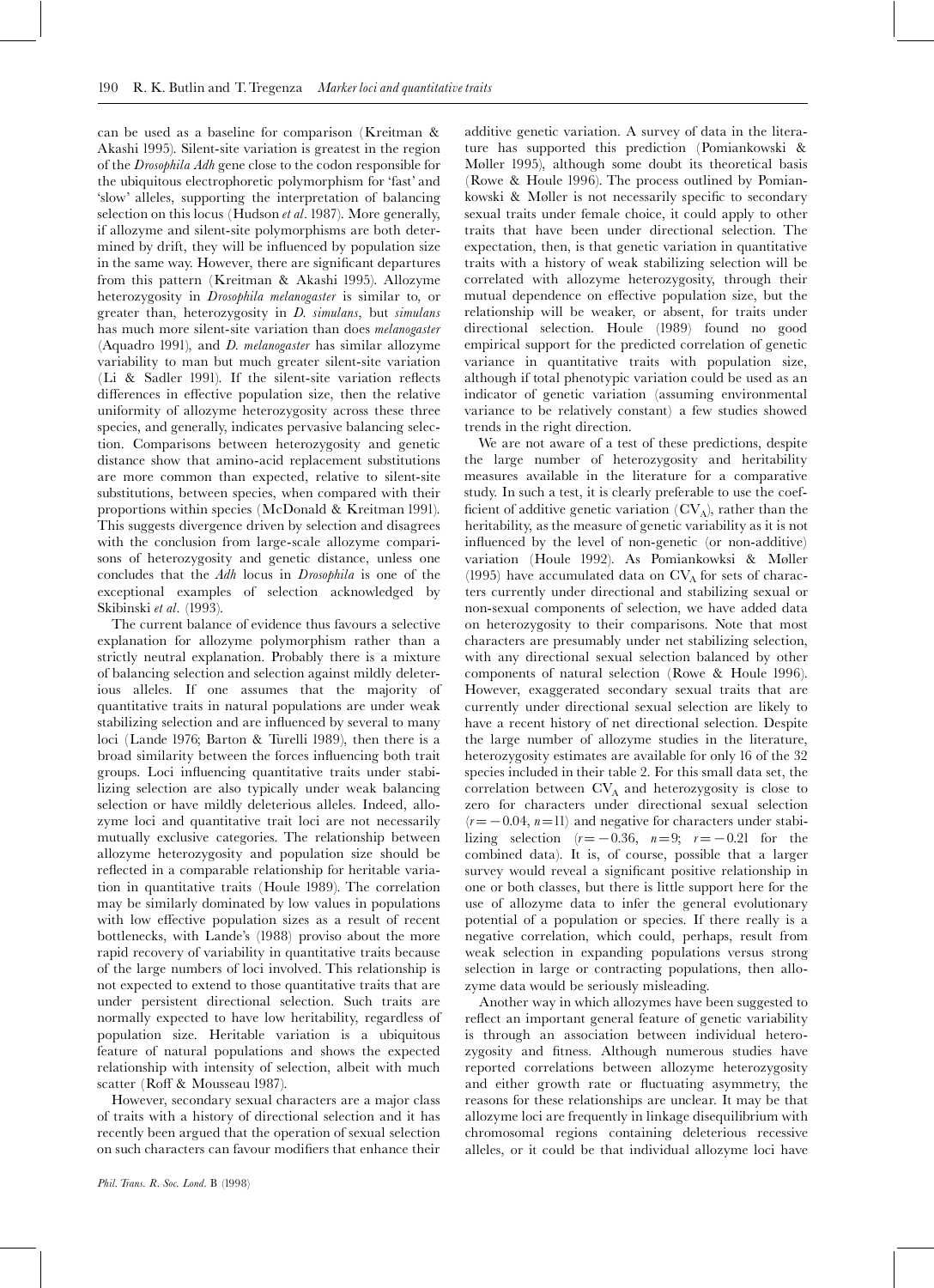large direct effects on fitness (Gillespie 1991). Either way, these associations typically only explain a very small proportion of variance in the fitness measure (Britten 1996) so that allozyme heterozygosity remains a poor surrogate for other classes of genetic variation.

### 4. GENETIC DISTANCE AND GENETIC DIFFERENCE

Thorpe's (1982) survey of genetic distances between species showed a broad general agreement with the taxonomic hierarchy. Phenotypic divergence also undoubtedly increases as taxonomic relatedness decreases, although this pattern has rarely been documented systematically. The study of three plant families by Gilmartin (1980) demonstrates the point, which many take for granted, that the rate of increase in phenetic distance with taxonomic distance varies markedly among higher taxa. Probably the same points could be made for ecological similarity. Allozyme and morphological variation are partitioned in broadly similar ways within and among populations but with differences in detail. For example, in Phlox drummondii (Schwaegerle et al. 1986), 94% of allozyme variation is within populations compared with 73% of heritable variation in quantitative traits. The underlying common variables are, of course, time of divergence and population size. But they are reflected imperfectly in each of these types of variation and so the correlations between them may be weak.

Speciation is more than simply accumulation of phenetic, or even genetic, differences. It involves the acquisition of evolutionary independence through the development of barriers to gene exchange. Genetic isolation then feeds back to preserve and promote differentiation. Thus, the evolution of characters contributing to reproductive isolation is of particular importance to the generation and maintenance of biological diversity. So does reproductive isolation accumulate with general genetic divergence as indicated by allozyme data? The large number of studies of species within the genus Drosophila, both of genetic distance and of reproductive isolation, has allowed Coyne & Orr (1989, 1997) to address this question, with striking results.

First, postzygotic isolation—failure to produce viable offspring in interspecific crosses or production of sterile offspring—does show a very strong positive correlation with genetic distance between species. There is an inflexion point in the relationship at  $50\%$  isolation because male sterility and inviability evolves more rapidly with increasing genetic distance than does female inviability and sterility, in accordance with Haldane's rule. Nevertheless, although there is a considerable scatter of points, the relationship is strong (Kendall's rank correlation,  $\tau=0.57$ ), stronger than most of the associations discussed above. This suggests that genetic differences at loci responsible for isolation accumulate in much the same clock-like fashion as allozyme differences, dominated by drift or under weak selection. The loci involved are known to be numerous and to produce sterility or inviability through epistatic interactions (Wu & Palopoli 1994), as predicted by Dobzhansky (1937) and Muller (1942). However, little else can be said about them because their only phenotype is sterility or inviability in crosses and this is clearly not the effect which caused their

divergence. At least in *Drosophila*, postzygotic isolation is a side effect of slow general genetic divergence, which may be caused by drift or by gradual adaptive evolution involving many small substitutions.

Coyne & Orr's analyses (1989, 1997) demonstrate a very different pattern for premating isolation due to assortative mating. In many of the species pairs for which they gathered data, strong premating isolation occurs despite low genetic distance  $(D<0.5)$  and weak postzygotic isolation. This pattern is especially true for sympatric species pairs, which show significantly higher premating isolation than do allopatric species pairs at low genetic distances. As a result, although there is a general increase in premating isolation with allozyme genetic distance, the relationship is much weaker than for postzygotic isolation (overall  $\tau=0.27$ ). The implication is that, at least in sympatry, premating isolation evolves under strong selection. This selection may be direct selection for isolation as a result of producing dysfunctional hybrid offspring (reinforcement), but could also be an indirect effect of selection on mating signals and responses for other reasons. For example, sympatric species are more likely to differ in habitat than closely related allopatric species and selection may favour mating behaviour that is adapted to these habitats.

Although there is no comparable large-scale comparative study, there is evidence that mating signals do not diverge by steady accumulation of small differences. The recent study of the acoustic signals of males of the Drosophila willistoni group by Ritchie & Gleason (1995) is a case in point. Despite low levels of morphological divergence, the species have very distinctive songs. D. equinoxialis has the most divergent song structure but is not the most distantly related on the basis of allozymes (data quoted in Coyne & Orr 1989), whereas the distantly related  $(D=1.27)$  D. paulistorum and D. tropicalis have rather similar songs, perhaps reflecting their allopatry. Using sequence data to measure genetic distance, Ritchie & Gleason (1998) find no significant correlation with song divergence (Mantel test,  $r=-0.27$ ). Although genetic distance is a good predictor of postzygotic isolation  $(r=0.68, p<0.001)$ , it is a relatively poor predictor of prezygotic isolation  $(r=0.44, p=0.035)$ .

A comparative study of mating signal evolution would ideally consider both signals and preferences in a group of species with known phylogenetic relationships. To some extent this type of study has been carried out in the recent tests of the `sensory exploitation' hypothesis in Physalaemus toads (Ryan & Rand 1993), water mites (Proctor 1992) and swordtail fish (Basolo 1996), but these studies have concentrated on the origins of preferences and traits rather than quantitative changes. Measurements of carrier frequency spectra in the songs of a group of 20 related grasshopper species have recently been compared with sensitivity spectra of the receptor organs in the same species (Meyer & Elsner 1996). There is a strong correlation across species between the position of the lowfrequency peak in the male song and the maximum sensitivity of the `a-cells' that are responsible for registering the tympanal response to such frequencies  $(r=0.75, \, p<0.001)$ . Unfortunately, grass-hopper phylogeny is not well known and the current classification is probably not a reliable reflection of true relationships (D. R. Ragge, personal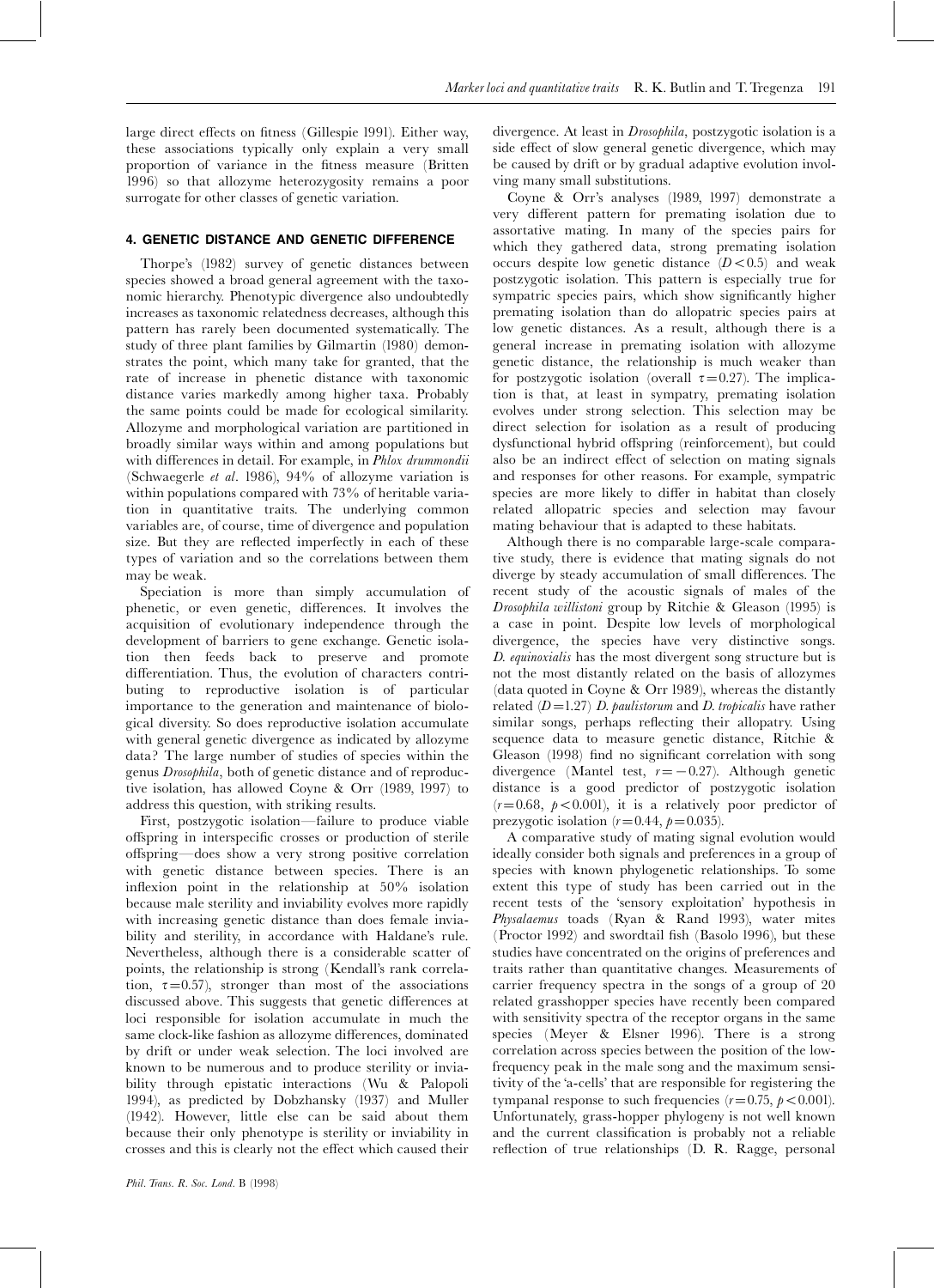communication), so that phylogenetic interpretation of this correlation is not possible. However, it is striking that the pair Chorthippus parallelus/montanus and the trio C. biguttulus/brunneus/mollis, which are undoubtedly closely related, are divergent in this characteristic of song and correspondingly in preference. It appears that song and preference characteristics coevolve but can be modified rapidly and reversibly, a pattern that may be expected from intersexual selection (West-Eberhard 1983). As with the Drosophila willistoni group, these grasshoppers are very similar morphologically. They also show little genetic divergence (Butlin & Hewitt 1987; Mason et al. 1995). Mating signal evolution, and thus prezygotic isolation, has evolved independently of general genetic divergence.

Between-species comparisons, although valuable and informative, are limited because they cannot adequately separate divergence that occurs during speciation from divergence after speciation. Therefore, it is also important to study differentiation among populations within species in relation to their genetic divergence. For example, there is strong assortative mating among some population pairs in the salamander Desmognathus ochrophaeus, which is related to the degree of allozyme divergence (Tilley et al. 1990). Both ethological isolation and genetic distance are strongly related to geographic distance, suggesting that they both reflect accumulation of genetic differentiation in allopatry, in contrast to the between-species comparisons in *Drosophila*. Isolation is asymmetric at intermediate levels of divergence in accordance with the expectation from overlapping signal and preference distributions (Arnold  $et$  al. 1996). Another large study, with the túngara frog, Physalaemus pustulosus, shows similar strong correlations between geographic separation of samples and signal trait divergence, in this case using directly measured features of acoustic signals (Ryan et al. 1996). Again, genetic distance is also strongly correlated with geographic distance, but geographic distance remains a better predictor of signal divergence than genetic distance. These thorough intraspecific studies are unusual, making generalizations difficult. In the next section, we describe two further projects investigating different aspects of the divergence in mating signal systems.

#### 5. GRASSHOPPERS AND PLANTHOPPERS

#### (a) Chorthippus parallelus

A hybrid zone in the Pyrenees between subspecies of the meadow grasshopper, Chorthippus parallelus, has attracted much attention to its evolutionary history (Butlin 1997). Traits such as morphology, chromosomal markers and mating signals form clines through the zone. Most of these clines are coincident, presumably because the zone is the product of secondary contact between divergent races separated during the last glaciation. However, noncoincident clines in a chromosomal marker (Ferris et al. 1993) and cuticular hydrocarbons (Neems & Butlin 1994) confirm that traits can vary independently. Outside the zone, comparison of three populations within northern Europe indicates that morphological and signal trait differences exist between parapatric populations, which also show some assortative mating (Dagley et al. 1994). Why the races on either side of the Pyrenees or the populations examined by Dagley et al. should have diverged is unknown. However, new molecular data from non-coding nuclear DNA has provided a detailed picture of the biogeographic history of populations throughout Europe (Cooper & Hewitt 1993; Cooper et al. 1995). This reveals that the species' northwards expansion after the last glaciation halted in the Iberian peninsula at the Pyrenees and in Italy at the Alps. Current northern European individuals are descendants from the Balkan refuge, which have spread all the way westwards across Europe (figure 2). This complex pattern shows little correlation between geographical distance and genetic divergence, but reveals populations with differing and known evolutionary histories. With this background knowledge, we set out to investigate how genetic divergence relates to prezygotic isolation and divergence in phenotypic characters.

We collected individuals from seven sites, shown in figure 2, and allowed them to lay eggs. After a winter diapause at  $4^{\circ}$ C, we reared their offspring in the laboratory (Kelly-Stebbins & Hewitt (1972) with minor modifications and Dactylis glomerata provided as a food plant). All experiments and analyses were carried out on these laboratory-reared individuals.

To investigate levels of premating isolation, we conducted assortative mating experiments in which two male-female pairs from different populations were placed in the same  $40 \times 30 \times 20$  cm arena, maintained at a minimum of  $25^{\circ}$ C by an overhead 60 W bulb, and provided with fresh grass. Individuals of the same sex were matched for age to the same day when 4 days old, and as closely as possible if older (mean age difference  $= 6\%$  of mean age). Only virgin females were used. The grasshoppers were continually observed for 3 h, or until a mating occurred, at which point the experiment was stopped. A minimum of 25 crosses were carried out between each pairwise combination of the seven populations (537 matings in total) allowing us to calculate the  $\chi^2$ index of isolation, an appropriate measure for this type of experiment as it takes into account differences in vigour between populations (Gilbert & Starmer 1985). The isolation matrix is given in table 1. The statistical significance of individual pairwise isolation indices is provided as a guide to the pattern of variation only. It is the overall pattern that is important and which is related, below, to genetic distances between populations, and to morphological and mating signal variation. It is clear from this table that assortative mating does occur, although no population is completely isolated. The Greek population has the highest levels of premating isolation, with evidence for assortment in all crosses. Similarly, in crosses with the English population there is a clear tendency for assortment to occur. Other crosses, such as those between Spain and northern France or Germany show no tendency to assort, indicating that the pattern of assortative mating is quite unlike that we would expect from the pattern of genetic divergence (Cooper et al. 1995), which predicts that the Spanish population would be most isolated. This lack of correlation is confirmed by a Mantel matrix correlation test comparing our isolation matrix and corresponding genetic distance data from Cooper et al.'s study (first column, table 2).

To compare patterns of phenotypic and genetic divergence we measured three suites of characters: morphology, cuticular composition and male calling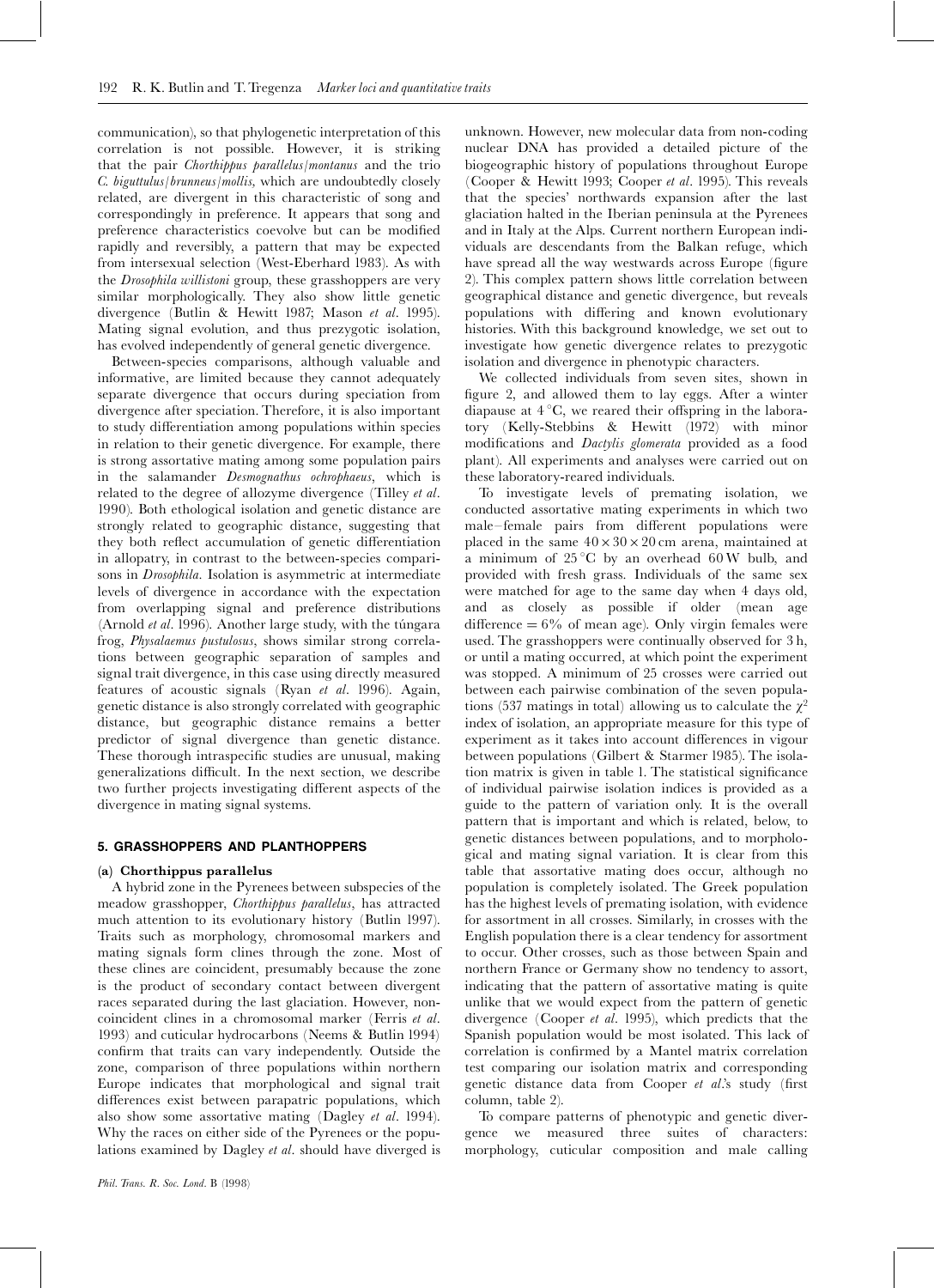

Figure 2. Colonization routes for *Chorthippus parallelus* inferred from sequence data for an anonymous single-copy nuclear DNA marker by Cooper et al. (1995). Glacial refugia are believed to have been in areas of deciduous woodland in southern Spain, Italy and the Balkans. Arrows indicate inferred expansion routes. Dashed lines are current areas of secondary contact. Numbers indicate the localities of populations used in the present study (full details will be given in Tregenza et al. (1998)).

Table 1.  $\chi^2$  isolation indices between pairs of European populations of the meadow grasshopper

| population                                                                           |                                                 | $\Omega$                            | 3                             | 4                 | 5        | 6        |
|--------------------------------------------------------------------------------------|-------------------------------------------------|-------------------------------------|-------------------------------|-------------------|----------|----------|
| 1. S. France<br>2. S. France<br>3. N. France<br>4. England<br>5. Spain<br>6. Germany | 0.021<br>$-0.122$<br>$0.529*$<br>0.082<br>0.077 | 0.379<br>0.012<br>$0.473*$<br>0.205 | $0.486*$<br>$-0.205$<br>0.237 | 0.272<br>$0.414*$ | $-0.045$ |          |
| 7. N. Greece                                                                         | 0.406                                           | $0.576*$                            | $0.527*$                      | 0.250             | $0.583*$ | $0.602*$ |

(Locations of populations are given in figure 2.)

\*Indicates that the individual isolation index is significantly different from 0 (i.e. departs from random mating) at  $p < 0.05$ . Positive indices indicate assortative mating.

song. The latter two characters are likely to play important roles in the species' mating system, with cuticular composition determining contact pheromone blend (Neems & Butlin 1995; Butlin 1997) and song implicated in mate attraction and discrimination (Butlin & Hewitt 1985; Ritchie 1990). Morphological characters measured were the lengths of the two halves of the pronotum (the prozona and metazona), the length and width at its widest point of the hind femur, and, in males, the number of stridulatory pegs on the inside of the hind femur and the length of the row of pegs. A total of 597 females and 489 males were measured. Cuticular hydrocarbons were analysed from 510 females and 486 males, following the chemical and statistical procedures described in Neems & Butlin (1994). Calling songs (Butlin & Hewitt 1985) were recorded from 243 males at a mean temperature of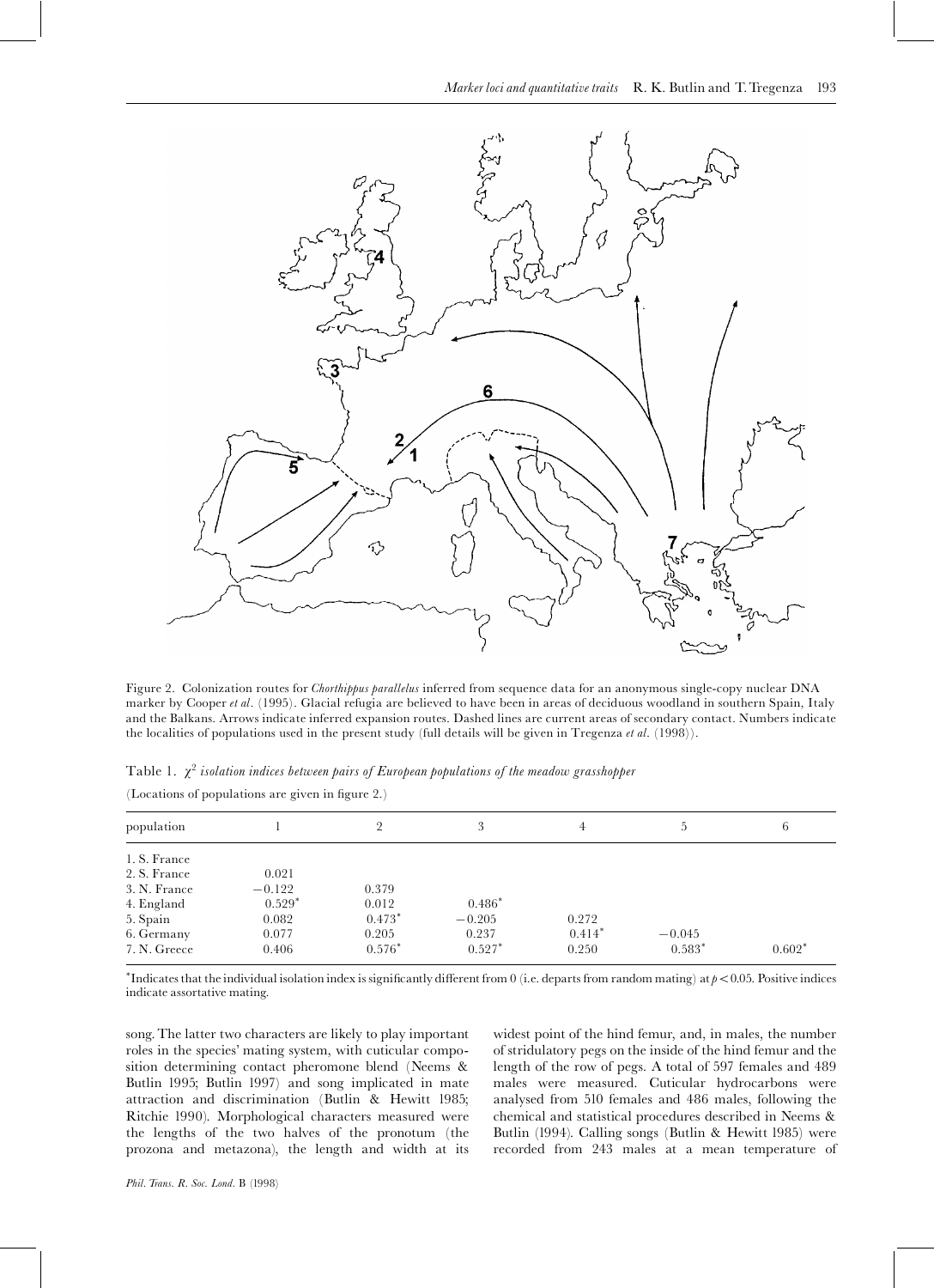Table 2. Results from Mantel matrix correlations comparing morphological and mating signal traits with genetic distance and assortative mating

 $(r,$  the Mantel correlation;  $p$ , randomization probability test for  $r$ , based on 20 000 iterations, one-tailed as we have no alternative hypothesis that predicts negative correlations; `size' is the length of the pronotum; `other' is all morphological data after adjustment for variation explained by regression on pronotum length.)

|             |   |         | male morphology |         | female morphology |       | cuticle |         |         |  |
|-------------|---|---------|-----------------|---------|-------------------|-------|---------|---------|---------|--|
|             |   | mating  | size            | other   | size              | other | male    | female  | song    |  |
| genetic     | r | $-0.20$ | $-0.02$         | 0.83    | 0.04              | 0.07  | $-0.13$ | $-0.08$ | 0.40    |  |
| distance    |   | n.s.    | n.s             | 0.02    | 0.13              | 0.08  | n.s.    | n.s.    | 0.13    |  |
| assortative | r |         | 0.55            | $-0.09$ | 0.56              | 0.64  | 0.49    | 0.47    | $-0.35$ |  |
| mating      |   |         | 0.05            | n.s     | 0.04              | 0.01  | 0.04    | 0.06    | n.s     |  |



Figure 3. Comparison of male songs among the populations indicated in figure 2. Values plotted are means and  $95\%$ con¢dence intervals.

 $29.3 \text{ °C} \pm 0.17$  s.e. Temperature corrections were estimated from linear regression of the entire data set, which provided an equally good fit to non-linear regressions. Four temporal song characters were measured as in Dagley et al. (1994).

Again, we compared the patterns of divergence of these characters with the pattern of genetic divergence, and with the pattern of assortative mating using Mantel matrix correlation tests (table 2). For purposes of comparison, trait data were converted to population difference matrices using procedures in the Genstat 5 statistical package. Additionally, because overall size dominated morphological differences between populations, we calculated size corrections by regression of the other measurements on pronotum length, and used both pronotum length and residual morphological differences in the analysis.

Although the power of these statistical tests with a  $7 \times 7$ matrix is low, there is a correlation between genetic divergence and male morphological (but not size) differences, whereas female morphology and the signal traits show little sign of any link. Comparison of phenotype and the pattern of assortative mating also show links: both morphology and likely cuticular pheromones are associated with assortative mating. Our data indicate that at least some aspects of morphological divergence are associated with genetic divergence, but that signal traits have changed independently, and have apparently influenced prezygotic isolation along the way.



Figure 4. Comparisons of  $(a)$  male and  $(b)$  female cuticular composition among the populations indicated in figure 2. Values plotted are means and 95% confidence intervals.

Examination of the pattern of divergence of male song (figure 3), reveals very little detected variation between populations, which goes some way to explaining the lack of correlation between assortative mating and song. By contrast, cuticular composition shows considerable variation, with English males (figure  $4a$ ) clearly differing from other populations, and substantial differences between females from several populations (figure  $4b$ ). It is clear that the pattern of inter-population variation differs between the sexes, but they are nevertheless correlated (Mantel matrix correlation,  $r=0.72$ ,  $p=0.04$ ). Grasshoppers from the Greek population are unusually large and so size-assortative mating, which is common in insects, may explain part of the isolation of this population.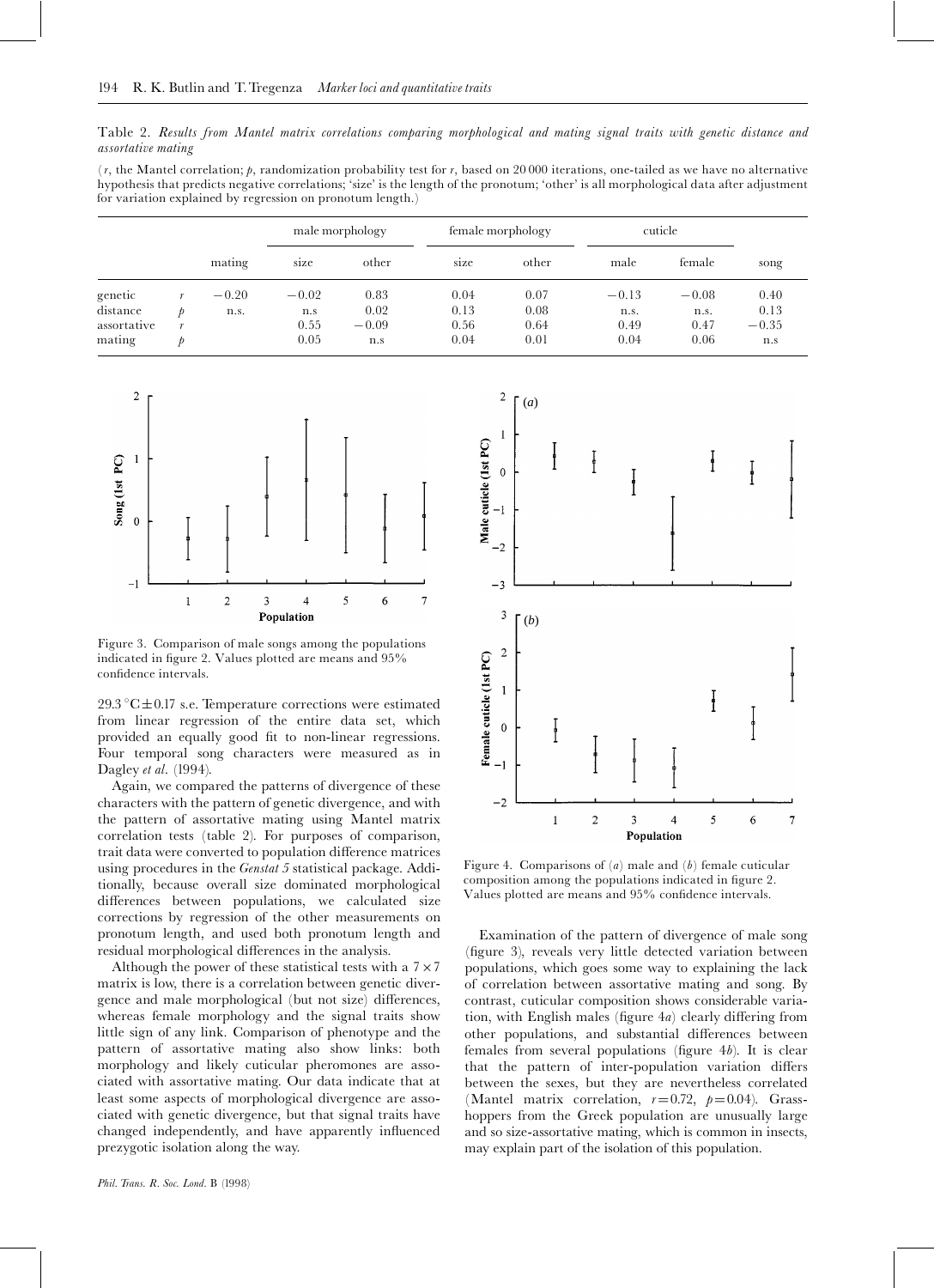Signal trait divergence in C. parallelus clearly cannot be explained simply as a by-product of genetic divergence. Indeed, even the pattern of morphological variation shows a less than perfect fit to the genetic map. However, our knowledge of the evolutionary histories of the different populations suggests a number of alternative explanations for observed patterns of phenotypic divergence. Those populations in Spain and the Balkans are refugial, and unlikely to have been in contact for the last half million years (Hewitt 1996). In contrast, those in England, France and Germany are the result of post-glacial expansion and hence share more recent ancestors. The populations also differ in their likelihood of having passed through numerical bottlenecks. The sessile nature of this £ightless species makes it highly probable that to reach Britain before the opening of the English Channel, northern European populations must have gone through repeated long-distance dispersal and founder events (Hewitt 1993). We can formally test these explanations by comparing prediction matrices based on the various hypotheses with the patterns we observe; this will be the subject of future work (Tregenza et al. 1998). However, it is evident that the greatest differences in morphology, signal traits and prezygotic isolation are between the Greek and British populations and the rest of Europe. Because these populations derive from the same refuge, this suggests that long-term isolation is not the most important engine of divergence in this species.

#### (b) Nilaparvata lugens

The second study organism is the brown planthopper, Nilaparvata lugens, which is a major pest of rice in India, south-east Asia and northern Australia. This species uses substrate-transmitted vibrations for its mating signals. Males produce a 2 s burst of rapidly damped pulses with a pulse repetition frequency (PRF) of 50^120 Hz, by shaking the plant stem, and females respond with long continued pulse trains of much lower PRF (Claridge 1985). Throughout its range, the rice-feeding race of N. lugens is accompanied by another host-race feeding on the weed grass Leersia hexandra, which often grows in close association with cultivated rice (Claridge et al. 1985a). These races are indistinguishable morphologically and can produce viable and fertile hybrid offspring in the laboratory. Sequence data from the first internal transcribed spacer region of the ribosomal DNA suggest that host shifts (probably from Leersia to rice) occurred very recently and independently in Asia and Australia, with the older separation between populations on the two continents being 0.5^1.0 Ma old (Jones 1994; Jones et al. 1996).

Despite their genetic and morphological similarity, the races of  $N$ . lugens show marked differences in both male and female songs (Claridge et al. 1985a) and there is also substantial variation among populations (Claridge et al. 1985b, 1988). There is evidence that this variation in PRF influences mate choice (Claridge et al. 1985b, 1988). In brown planthopper, we have tackled three questions relevant to explaining the apparently rapid evolutionary changes in PRF: (i) are the changes mirrored by changes in female response?; (ii) is female response sufficiently discriminating to impose strong selection on PRF?; and (iii) what is the genetic basis of the changes in PRF?

The first two questions can be approached using playback experiments, as female planthoppers respond readily to synthesized male signals. For three populations (rice feeding from India and Australia, Leersia feeding from Indonesia) with mean PRFs of 80, 95 and 100 Hz, the mean female preferences were for signals with PRFs of 83, 90 and 97 Hz, respectively (Butlin 1996). Thus there is the expected correlation between signal and preference, but preferences are less divergent than signals, suggesting that they have not led the evolution of the signal differences. Had signal divergence been due to intersexual selection, one would have expected preferences to be more different than signals. It is unlikely that signals have diverged to become adapted to the different signalling environments of their host plants, because the PRF of Leersia-feeding males is higher than that of rice-feeding males in Asia, but lower in Australia (Claridge et al. 1988).

Females are less likely to respond to signals that are further away from the mean for males of their population (Butlin 1993; Trickett 1995). Thus, mate choice is expected to impose stabilizing selection on signals and impede divergence. However, in the Indian rice population, the female response distribution is broad compared with variation among males and this is because all females have broad response windows rather than because females vary in their peak response (Butlin 1993; Trickett 1995). In this population, the overall peak response is for a slightly higher PRF than the male signal mean, implying directional selection for increased PRF, and male mating success is, indeed, greater for individuals with higher PRF (Trickett 1995). Nevertheless, selection is expected to be weak because female response windows (range of signals eliciting 50% response) are broad relative to the among individual variation in signal PRF  $(>4$  times the signal standard deviation; Butlin 1993).

A quantitative genetic analysis of male and female signal PRF differences between the Indian rice- and either Australian rice- or Indonesian Leersia-feeding populations of brown planthopper provided estimates for the numbers of loci contributing that ranged from  $1-5$  (1.5-16 after correction for the biases in the estimation method) (Butlin 1996). There was marked dominance of the `rice' alleles for low male signal PRF in the Indian rice by Indonesian Leersia cross. This pattern—a few loci of large effect with directional dominance—is normally associated with divergence under selection (Templeton 1981). However, in this case, the maximum effect of a single locus is likely to be in the order of 5^10 pulses per second. A change of this magnitude produces only a slight reduction in female response in our playback experiments (Trickett 1995) and is likely to be only weakly selected. Thus the overall conclusion at present is that rapid signal divergence in  $N$ . lugens is most likely to be the result of genetic drift. This may be aided by the population structure of brown planthopper, which, especially on cultivated rice, involves repeated colonizations by small numbers of individuals followed by rapid population growth, although this does not explain conservatism in other characters. Similar conclusions might be reached for rapid song divergence in the Laupala crickets of Hawaii (Shaw 1996). It may be possible for signal characters to drift because of the simultaneous drift in female preferences, as suggested by Lande's (1981) model of the Fisher runaway process; unlike characters under stabilizing selection due to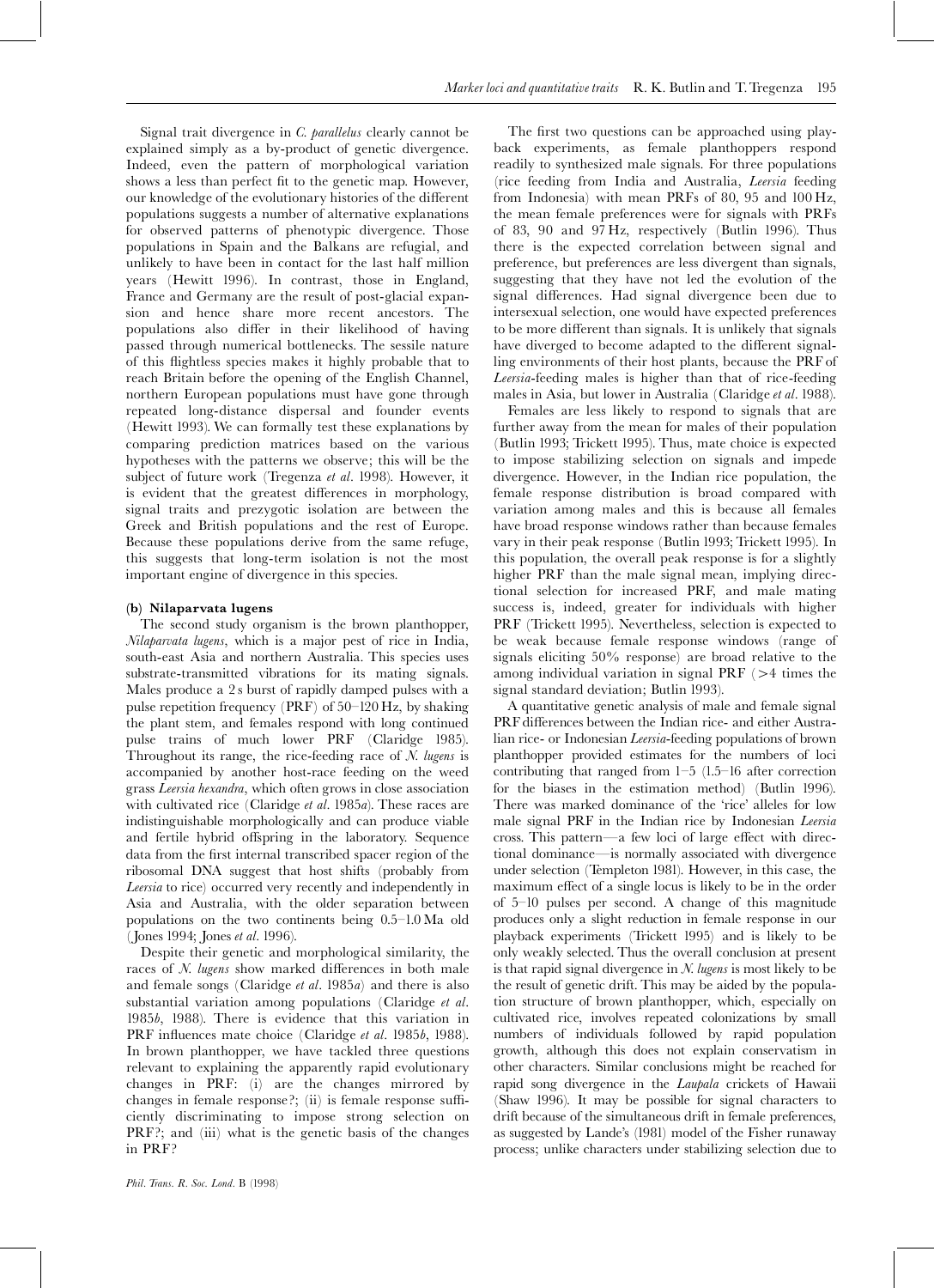adaptation to the external environment, signal/response systems generate their own optima. This process may also have operated in the salamanders discussed above, but more slowly.

# 6. CONCLUSIONS

Species are not equivalent units of biological diversity. They vary widely in their genetic variability, both within and among populations, and in their genetic similarity to other species. By far the largest database available at present to describe the patterns of genetic variation within and among species is the massive accumulation of studies using allozymes. Unfortunately, allozyme heterozygosity within species and allozyme genetic distances between species are generally only a poor guide to other types of genetic variation.

The evidence at present suggests that allozyme variation is not strictly neutral: some polymorphisms are maintained by strong selection and many more are influenced by weak selection. Nevertheless, heterozygosity within populations is correlated with effective population size, and genetic distance between populations or species does accumulate in roughly clock-like fashion. General phenetic distance and postzygotic reproductive isolation also appear to increase steadily with time of independent evolution and thus correlate with allozyme-based genetic distance. This is probably because both trait groups are influenced by many genes that are individually under weak selection at most, like allozymes. If speciation were primarily a result of these traits, genetic distance between species and variation within species might be more consistent. But, speciation is actually dominated by the evolution of prezygotic isolation. The characters involved in prezygotic isolation frequently experience rather different patterns of selection: signal traits may be under strong directional selection, or under stabilizing selection but with a shifting optimum dependent primarily on the preferences of the other sex. They may evolve rapidly and in unpredictable directions, and can result in rapid speciation at low levels of general genetic, including allozyme, divergence. This is especially true in sympatry; in allopatry prezygotic isolation may reflect general divergence more closely as in the salamander or túngara frog examples or in Drosophila, but this does not seem to be true of brown planthoppers or meadow grasshoppers. Perhaps this discrepancy is a result of the shorter timescales involved in the planthopper and grasshopper examples.

Within species, signal characters under directional selection are expected to show different patterns of variation within populations from other traits, and genetic variation in signal traits is not expected to be correlated with allozyme heterozygosity even if there is such a correlation for genetic variation in other traits. Populations may vary markedly in signal traits and resulting assortative mating, without relation to patterns of genetic relationship among populations.

From the point of view of biodiversity, the outcome of speciation depends on the ecological differentiation of the resulting species. If speciation is driven mainly by prezygotic isolation, then it is likely to be decoupled from ecological differentiation. Many species pairs will initially be allopatric or parapatric and contribute to beta, rather than alpha,

diversity. In contrast, ecological separation may drive the origin of prezygotic isolation in some cases (Schluter 1996). How ecological differentiation relates to allozyme divergence is an unanswered question, but it is likely that any connection will be weak. Understanding biodiversity, and preserving it, requires a knowledge of genetic variability in these critical character sets—mating signal systems and ecologically relevant traits—within and between populations and species. It is not enough either to count species, or to measure variation in marker loci, be they allozymes or the latest sequence based markers.

We thank Mike Ritchie for allowing us to use his unpublished data and for his comments on a draft of the manuscript, and members of the Ecology and Evolution Programme for useful discussions. Vicky Pritchard and Adam Trickett contributed to the work on grasshoppers and planthoppers, which has been supported by the Royal Society, NERC and BBSRC.

#### **REFERENCES**

- Aquadro, C. F. 1991 Molecular population genetics of Drosophila. In Molecular approaches to fundamental and applied entomology (ed. J. Oakeshott & M. J. Whitten), pp. 222^266. New York: Springer.
- Arnold, S. J., Verrell, P. A. & Tilley, S. G. 1996 The evolution of asymmetry in sexual isolation: a model and a test case. Evolution 50,  $1024-1033$ .
- Barton, N. H. & Turelli, M. 1989. Evolutionary quantitative genetics: how much do we know? A. Rev. Genet. 23, 337-370.
- Basolo, A. L. 1996 The phylogenetic distribution of a female preference. Syst. Biol. 45, 290-307.
- Britten, H. B. 1996 Meta-analyses of the association between multilocus heterozygosity and fitness. Evolution 50, 2158-2164.
- Butlin, R. K. 1993 The variability of mating signals and preferences in the brown planthopper, Nilaparvata lugens. J. Insect Behav.  $6.125 - 140$ .
- Butlin, R. K. 1996 Co-ordination of the sexual signalling system and the genetic basis of differentiation between populations in the brown planthopper, Nilaparvata lugens. Heredity 77, 369-377.
- Butlin, R. K. 1997 What do hybrid zones in general, and the Chorthippus parallelus zone in particular, tell us about speciation? In Endless forms: species and speciation (ed. D. J. Howard & S. Berlocher). NewYork: Oxford University Press.
- Butlin, R. K. & Hewitt, G. M. 1985 A hybrid zone between Chorthippus parallelus parallelus and Chorthippus parallelus erythropus (Orthoptera: Acrididae): behavioural characters. Biol. J. Linn. Soc. 26, 287-299.
- Butlin, R. K. & Hewitt, G. M. 1987 Genetic divergence in the Chorthippus parallelus species group (Orthoptera: Acrididae). Biol. J. Linn. Soc. 31, 301-310.
- Claridge, M. F. 1985 Acoustic signals in the Homoptera. A. Rev. Ent. 30, 297-317.
- Claridge, M. F., Den Hollander, J. & Morgan, J. C. 1985a The status of weed-associated populations of the brown planthopper, Nilaparvata lugens (Stål)-host race or biological species? Zool. J. Linn. Soc. 84, 77-90.
- Claridge, M. F., Den Hollander, J. & Morgan, J. C. 1985b Variation in courtship signals and hybridisation between geographically definable populations of the rice brown planthopper, Nilaparvata lugens (Stål). Biol. J. Linn. Soc. 24, 35-49.
- Claridge, M. F., Den Hollander, J. & Morgan, J. C. 1988 Variation in hostplant relations and courtship signals of weedassociated populations of the brown planthopper, Nilaparvata lugens (Stål), from Australia and Asia: a test of the recognition species concept. *Biol.* J. Linn. Soc. 35, 79-93.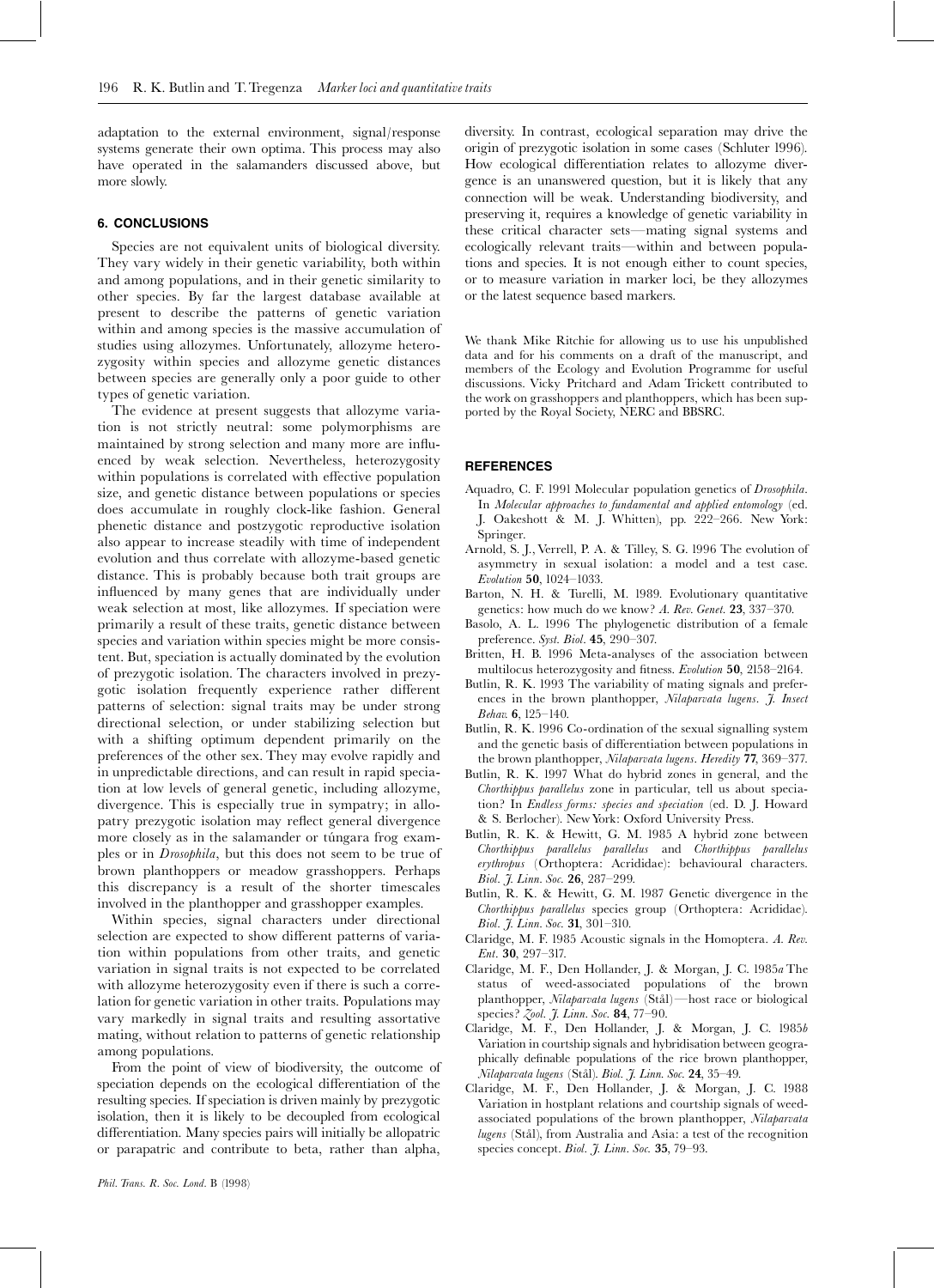Claridge, M. F., Dawah, H. A. & Wilson, M. R. 1997 Species: the units of biodiversity. London: Chapman & Hall.

- Cooper, S. J. B. & Hewitt, G. M. 1993 Nuclear DNA sequence divergence between parapatric subspecies of the grasshopper Chorthippus parallelus. Insect Molec. Biol. 2, 185-194.
- Cooper, S. J. B., Ibrahim, K. M. & Hewitt, G. M. 1995 Postglacial expansion and genome subdivision in the European grasshopper Chorthippus parallelus. Molec. Ecol. 4, 49-60.
- Coyne, J. A. & Orr, H. A. 1989 Patterns of speciation in Drosophila. Evolution 43, 362-381.
- Coyne, J. A. & Orr, H. A. 1997 `Patterns of speciation in Drosophila' revisited. Evolution 51, 295-303.
- Dagley, J. R., Butlin, R. K. & Hewitt, G. M. 1994 Divergence in morphology and mating signals, and assortative mating among populations of Chorthippus parallelus (Orthoptera: Acrididae). Evolution 48, 1202-1210.
- Dobzhansky, Th. 1937 Genetics and the origin of species. New York: Columbia University Press.
- Ferris, C., Rubio, J. M., Serrano, L., Gosalvez, J. & Hewitt, G. M. 1993 One way introgression of a subspecific sex chromosome marker in a hybrid zone. *Heredity* **71**, 119-129.
- Gilbert, D. G. & Starmer,W. T. 1985 Statistics of sexual isolation. Evolution 39, 1380-1383.
- Gillespie, J. H. 1991 The causes of molecular evolution. New York: Oxford University Press.
- Gilmartin, A. J. 1980 Variations within populations and classification. II. Patterns of variation within Asclepiadaceae and Umbelliferae. Taxon 29, 199-212.
- Gornall, R. J. 1997 Practical aspects of the species concept in plants. In Species: the units of biodiversity (ed. M. F. Claridge, H. A. Dawah & M. R. Wilson), pp. 171^190. London: Chapman & Hall.
- Hewitt, G. M. 1993 Postglacial distribution and species substructure: lessons from pollen, insects and hybrid zones. In Evolutionary patterns and processes (ed. D. R. Lees & D. Edwards), pp. 97^123. London: Academic Press.
- Hewitt, G. M. 1996 Some genetic consequences of ice ages, and their role in divergence and speciation. Biol. J. Linn. Soc. 58,  $247 - 276$ .
- Hoelzel, A. R., Halley, J., O'Brien, S. J., Campagna, C., Arnbom, T., Le Boeuf, B., Ralls, K. & Dover, G. A. 1993 Elephant seal genetic variation and the use of simulation models to investigate historical population bottlenecks. J. Hered. **84**, 443-449.
- Houle, D. 1989 The maintenance of polygenic variation in finite populations. Evolution 43, 1767-1780.
- Houle, D. 1992 Comparing evolvability and variability of quantitative traits. Genetics 130, 195-204.
- Hudson, R. R., Kreitman, M. & Aguadé, M. 1987 A test of neutral molecular evolution based on nucleotide data. Genetics 116, 153-159.
- Humphries, C. J., Williams, P. H. & Vane-Wright, R. I. 1995 Measuring biodiversity value for conservation. A. Rev. Ecol. Syst. 26, 93-111.
- Jones, P. L. 1994 Molecular studies on Nilaparvata. PhD thesis, University of Wales.
- Jones, P. L., Gacesa, P. & Butlin, R. K. 1996 Systematics of brown planthopper and related species using nuclear and mitochondrial DNA. In The ecology of agricultural pests: biochemical approaches (ed. W. O. C. Symondson & J. E. Liddell), pp. 133-148. London: Chapman & Hall.
- Kelly-Stebbins, A. F. & Hewitt, G. M. 1972 The laboratory breeding of British Gomphocerine grasshoppers (Acrididae: Orthoptera). Acrida 1, 233-245.
- Kreitman, M. & Akashi, H. 1995 Molecular evidence for natural selection. A. Rev. Ecol. Syst. 26, 403-422.
- Lande, R. 1976 The maintenance of genetic variation by mutation in a polygenic character with linked loci. Genet. Res. 26, 221-235.
- Lande, R. 1981 The minimum number of genes contributing to quantitative variation between and within populations. Genetics **99**, 541-553.
- Lande, R. 1988 Genetics and demography in biological conservation. Science 241, 1455-1460.
- Li, W.-H. & Sadler, L. A. 1991 Low nucleotide diversity in man. Genetics 129, 513-523.
- Magurran, A. E. 1988 Ecological diversity and its measurement. London: Croom Helm.
- Mallett, J. 1996 The genetics of biological diversity: from varieties to species. In Biodiversity: a biology of numbers and difference (ed. K. J. Gaston), pp. 13-53. Oxford: Blackwell Science.
- Mason, D., Butlin, R. K. & Gacesa, P. 1995 Mitochondrial DNA variation in the Chorthippus biguttulus group. Molec. Ecol. 4,  $121 - 126$ .
- May, R. M. 1990 Taxonomy as destiny. Nature 347, 129-130.
- Mayden, R. L. 1997 A hierarchy of species concepts: the denouement in the saga of the species problem. In Species: the units of biodiversity (ed. M. F. Claridge, H. A. Dawah & M. R.Wilson), pp. 381^424. London: Chapman & Hall.
- Mayr, E. 1992 A local flora and the biological species concept. Am. J. Bot. 79, 222-238.
- McDonald, J. H. & Kreitman, M. 1991 Adaptive evolution at the Adh locus in Drosophila. Nature 351, 652-654.
- Meyer, J. & Elsner, N. 1996 How well are frequency sensitivities of grasshopper ears tuned to species-specific song spectra?  $\tilde{J}$ . Exp. Biol. 199,  $1631-1642$ .
- Muller, H. J. 1942 Isolating mechanisms, evolution and temperature. *Biol. Symp.* 6, 71–125.
- Neems, R. M. & Butlin, R. K. 1994 Variation in cuticular hydrocarbons across a hybrid zone in the grasshopper Chorthippus parallelus. Proc. R. Soc. Lond.  $B$  257, 135-140.
- Neems, R. M. & Butlin, R. K. 1995 Divergence in cuticular hydrocarbons between parapatric subspecies of the meadow grasshopper, Chorthippus parallelus (Orthoptera: Acrididae). Biol. J. Linn. Soc. 54, 139-149.
- Nei, M. & Graur, D. 1984 Extent of protein polymorphism and the neutral mutation theory. Evol. Biol. 17, 73-118.
- Nevo, E., Beiles, A. & Ben-Shlomo, R. 1984 The evolutionary significance of genetic diversity: ecological, demographic and life history correlates. In Evolutionary dynamics of genetic diversity (ed. G. S. Mani), pp. 13^213. Berlin: Springer.
- Pomiankowski, A. & Møller, A. P. 1995 A resolution of the lek paradox. Proc. R. Soc. Lond. B 260, 21-29.
- Proctor, H. C. 1992 Sensory exploitation and the evolution of male mating behaviour: a cladistic test using water mites (Acari: Parasitengona). Anim. Behav. 44, 745-752.
- Ritchie, M. G. 1990 Does song contribute to assortative mating between subspecies of Chorthippus parallelus (Orthoptera: Acrididae)? Anim. Behav. 39, 685-691.
- Ritchie, M. G. & Gleason, J. M. 1995 Rapid evolution of courtship song pattern in Drosophila willistoni sibling species. J. Evol. Biol. 8, 463^479.
- Ritchie, M. G. & Gleason, J. M. 1998 The rate of divergence of courtship song and reproductive isolation in the Drosophila willistoni species complex. Evolution. (Submitted.)
- Roff, D. A. & Mousseau, T. A. 1987 Quantitative genetics and fitness: lessons from Drosophila. Heredity 58, 103-118.
- Rowe, L. & Houle, D. 1996 The lek paradox and the capture of genetic variance by condition dependent traits. Proc. R. Soc. Lond. B 263, 1415-1421.
- Ryan, M. J. & Rand, A. S. 1993 Sexual selection and signal evolution: the ghost of biases past. Phil. Trans. R. Soc. Lond. B 340, 187^195.
- Ryan, M. J., Rand, A. S. & Weigt, L. A. 1996 Allozyme and advertisement call variation in the túngara frog, *Physalaemus* pustulosus. Evolution 50, 2435-2453.